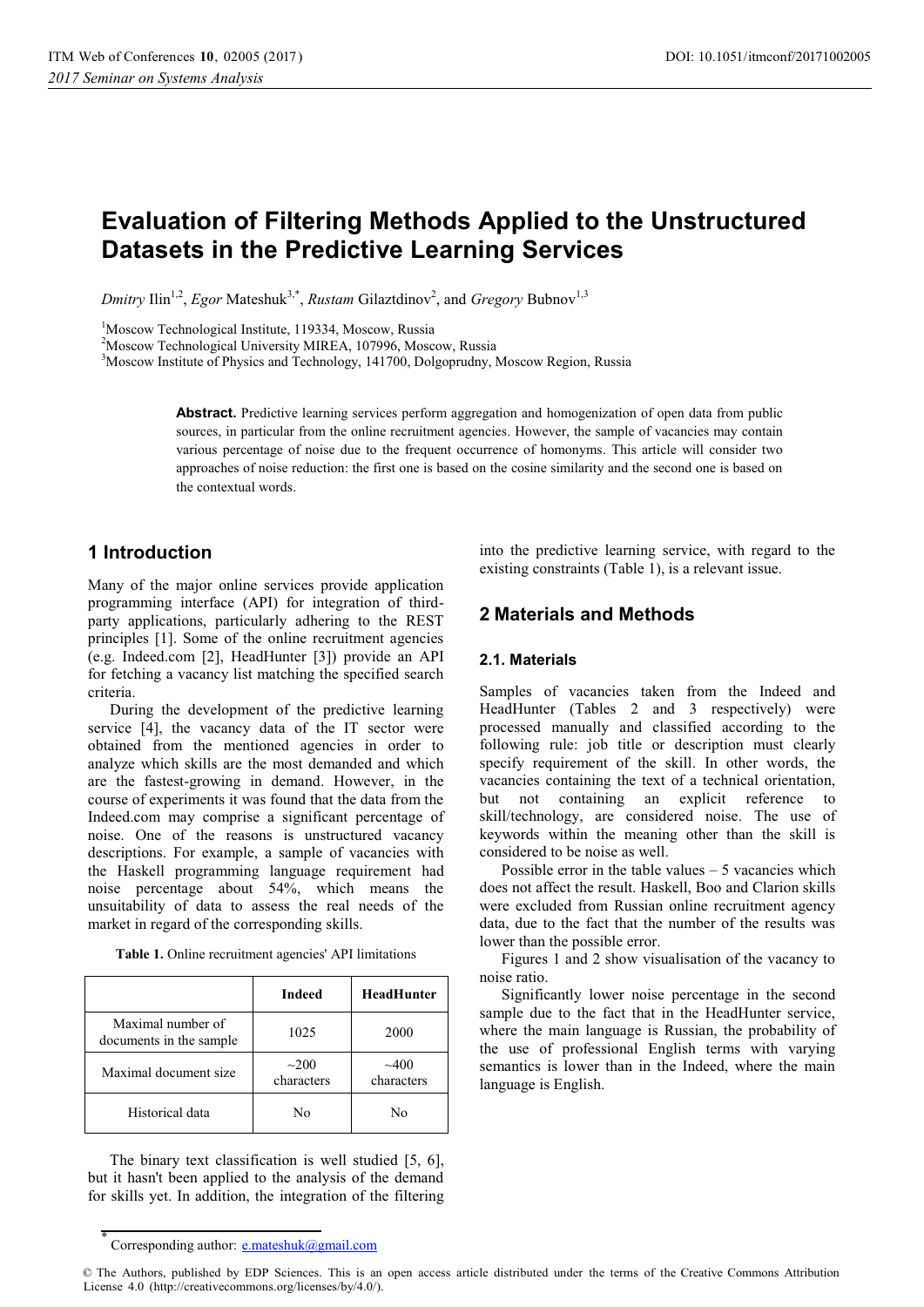| <b>Table 2.</b> Vacancy to noise ratio in the data sample from the |  |  |  |  |
|--------------------------------------------------------------------|--|--|--|--|
| Indeed service.                                                    |  |  |  |  |

| <b>Skill</b>     | <b>Total</b><br>vacancies | Relevant<br>vacancies | <b>Noise</b><br>vacancies |
|------------------|---------------------------|-----------------------|---------------------------|
| Java             | 1025                      | 945                   | 80                        |
| PHP              | 1025                      | 897                   | 128                       |
| Objective-C      | 1025                      | 379                   | 646                       |
| Haskell          | 373                       | 171                   | 202                       |
| <b>Boo</b>       | 88                        | $\overline{2}$        | 86                        |
| Pascal           | 67                        | 37                    | 30                        |
| MySQL            | 1025                      | 784                   | 241                       |
| Microsoft Access | 1025                      | 433                   | 592                       |
| SQLite           | 471                       | 320                   | 151                       |
| Clarion          | 412                       | 24                    | 388                       |

**Table 3.** Vacancy to noise ratio in the data sample from the HeadHunter service.

| Skill            | <b>Total</b><br>vacancies | Relevant<br>vacancies | <b>Noise</b><br>vacancies |
|------------------|---------------------------|-----------------------|---------------------------|
| Java             | 484                       | 448                   | 36                        |
| PHP              | 416                       | 386                   | 30                        |
| Objective-C      | 53                        | 50                    | 3                         |
| Pascal           | 8                         | 8                     | 0                         |
| MySQL            | 346                       | 298                   | 48                        |
| Microsoft Access | 20                        | 18                    | 2                         |
| SQLite           | 14                        | 14                    | 0                         |



**Fig. 1.** Vacancy to noise ratio in the data sample from the Indeed service.



**Fig. 2.** Vacancy to noise ratio in the data sample from the HeadHunter service.

### **2.2 Methods**

Due to the sample limitations, word2vec [7] and doc2vec [8] models perform with low efficiency. Therefore two different approaches have been chosen as the possible filtration method:

- 1. Unsupervised, based on the use of cosine similarity.
- 2. Supervised, based on the use of contextual words.

The first approach is based on the calculation of the cosine similarity between the vector representations of the vacancy texts. The algorithm consists of the following steps:

- 1. Tokenization.
- 2. Stemming.
- 3. Removal of the stop-words.
- 4. Calculation of the cosine similarity matrix between all the vacancies.
- 5. Calculation of an ordered list of factors.
- 6. Selection of the reference factor.
- 7. Filtering based on the reference factor and standard deviation.

The algorithm is shown in the form of a pseudocode in Figure 3.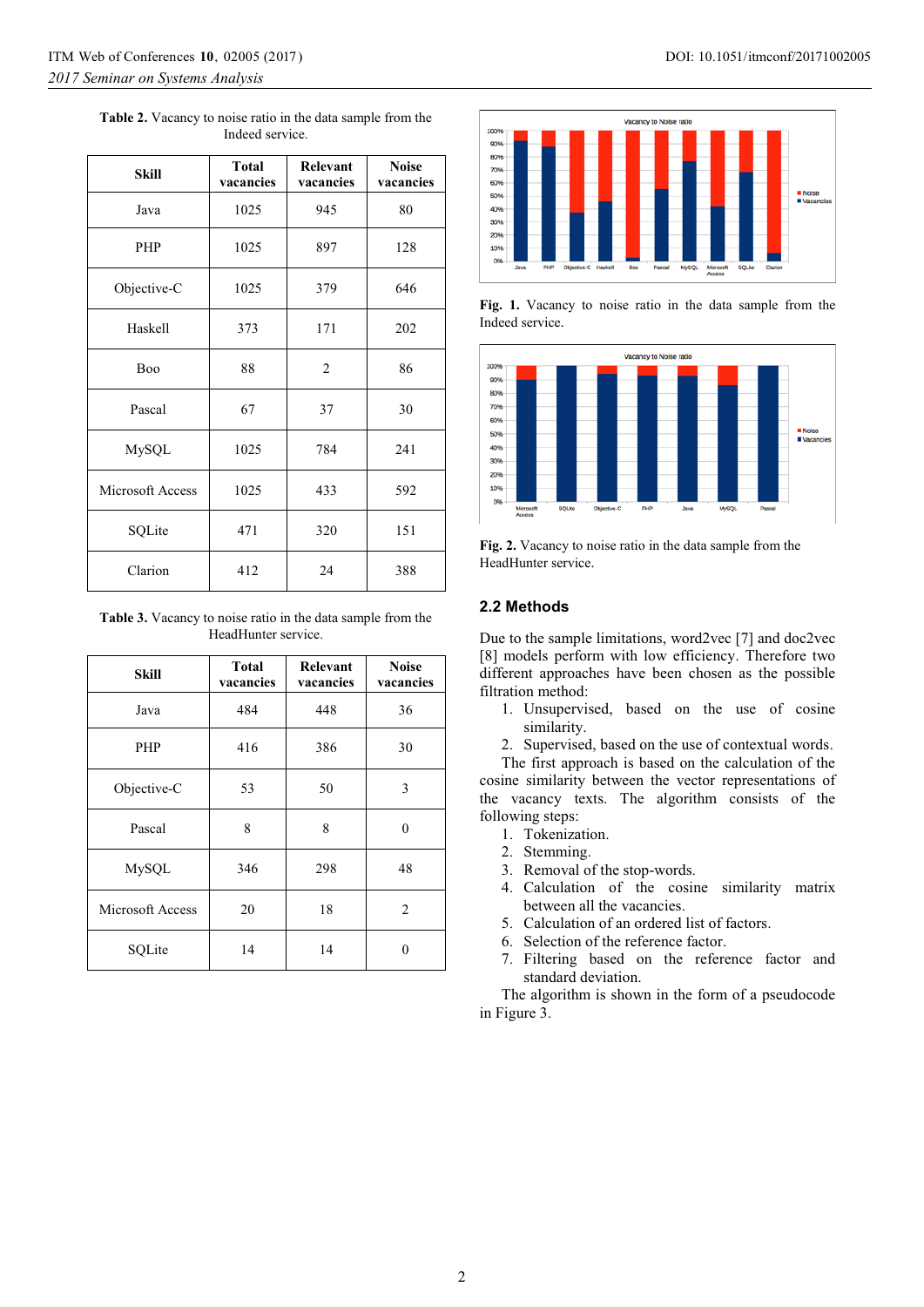#### CosineSimilarityFilter(vacancyTextList) tokenOccurencesList = [] for vacancyText in vacancyTextList rawTokenList <- Tokenize(vacancyText) stemmedTokenList <- PorterStemming(rawTokenList) tokenList <- RemoveStopWords(stemmedTokenList) tokenOccurencesMap <- CountWordOccurences(tokenList) tokenOccurencesList += tokenOccurencesMap  $csMatrix = []$  for to1, i in tokenOccurencesList for to2, j in tokenOccurencesList csMatrix[i][j] <- CosineSimilarity(to1, to2) similarityList = [] for csList in csMatrix similarityList += Mean(csList) + 0.75 \* Std(csList) similarityList <- Sort(similarityList, 'desc') referenceValue <- First(similarityList) lBound <- referenceValue - 3 \* Std(similarityList) uBound <- referenceValue + 3 \* Std(similarityList) filteredVacancyList = [] for similarity in similarityList if (similarity > lBound AND similarity < uBound) filteredVacancyList += similarity return count(filteredVacancyList) **Fig. 3.** Filtering algorithm written in pseudocode The second approach is to use a keyword search *2017 Seminar on Systems Analysis*

including keywords from the contextual domain. Procedure for this approach can be described as follows:

- 1. Preparation of a list of keywords for the contextual domain.
- 2. Indexation of unfiltered vacancies. The index includes both vacancy description and its title.
- 3. Next step is the search for vacancies matching the following condition: the text should contain the keyword and at least one of the contextual keywords.

List of contextual keywords can be prepared once for each category and can be reused. The list itself was formed of the keywords with significantly higher frequency of appearance in the domain compared to the frequency of their occurrence in a common text. An additional manual selection of contextual keywords was performed after the initial automated selection to eliminate the ambiguous words, such as "basic", which is both a commonly used adjective and the name of the programming language.

# **3 Results**

The experiment shows that a filter based on the cosine similarity reduces the percentage of noise in the vacancy list (fig. 4). The values in the chart represent the difference between the raw number of vacancies and the number of vacancies after application of the filtering algorithm. Mean decrease of the noise is about 15.34%. However, in some cases, the filter result shows lower number of vacancies than the actual one. It may affect the representativeness of the skill assessment.

As is evident from fig. 5, the approach based on contextual keywords shows higher accuracy. The amount of noise vacancies decreased by 91.7%. Miscalculation on keywords "MySQL" and "Microsoft Access" might be related to their wide distribution

outside software development sector. Therefore, contextual keywords in the software development sector do not always occur in the vacancies containing mentioned keywords, which leads to an underestimation of the number of results.



**Fig. 4.** Results of the algorithm based on the cosine similarity



**Fig. 5.** Results of the algorithm based on the contextual keywords

## **4 Discussion**

Both solutions have their advantages and disadvantages.

The performance of the filter based on the cosine similarity is acceptable to solve problems with a limited set of data, as the complexity of calculating the cosine similarity between all the texts is  $O(n^2)$ . Due to the fact that the algorithm can underestimate the actual number of vacancies, it is reasonable to carry out further studies in order to improve the accuracy of the algorithm.

Filter based on the contextual keywords has a lower computation complexity  $O(n \log(n))$  and shows higher accuracy. But it requires manual preparation of a list of contextual keywords prior to the filtering. As a result, filtering can be performed on a limited number of professional scopes. An algorithm for automatic selection of contextual keywords can be implemented to expand a given set of professional scopes, that would eliminate the manual stage of preparation and will provide an opportunity to apply the method to any area of job search.

# **5 Conclusion**

It is reasonable to integrate both solutions into the predictive learning service and to monitor the sustainability of both approaches to changes in the labor market.